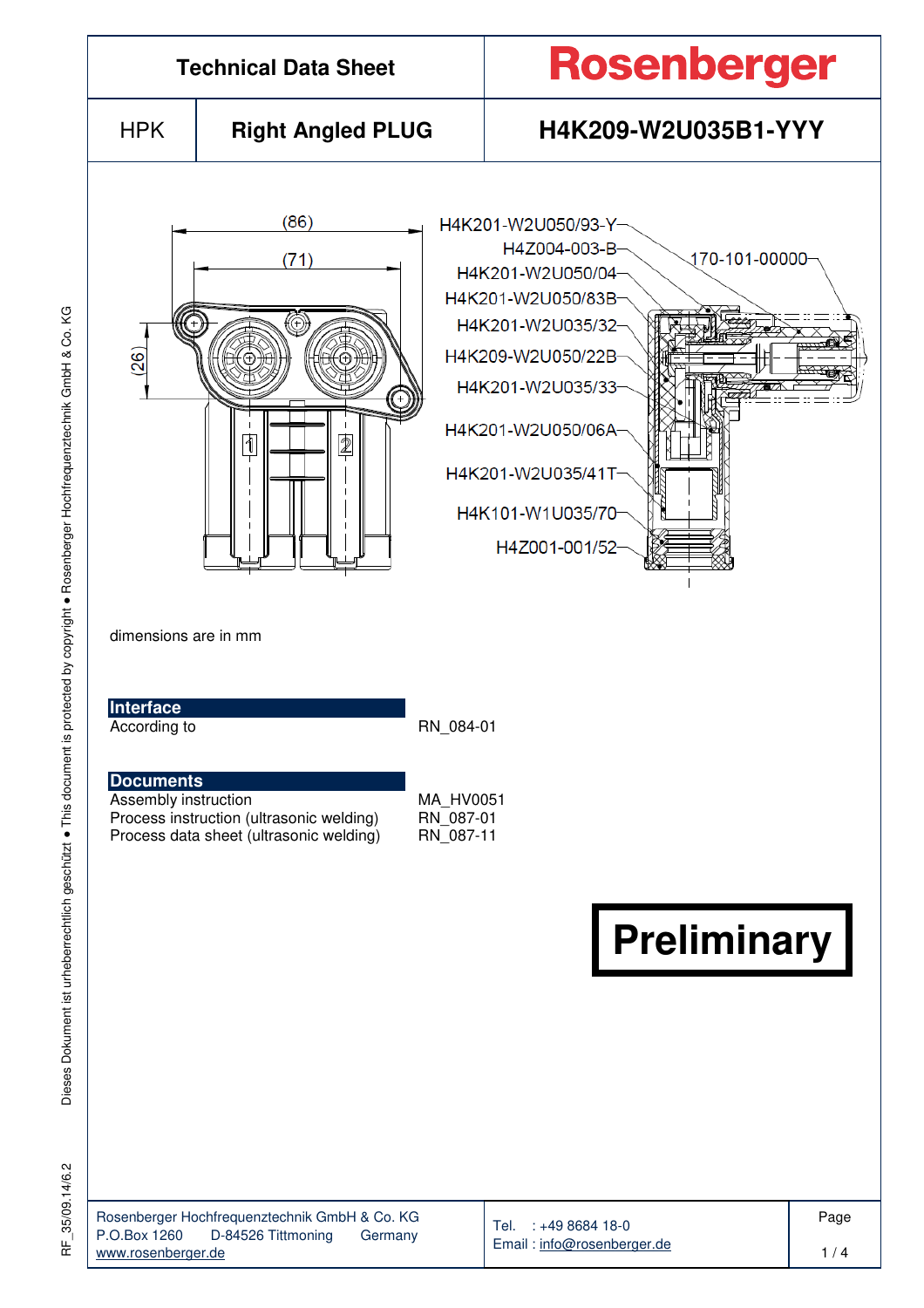|                                                                                                                                                                                                                                                                                                                                                                                                                                            | <b>Technical Data Sheet</b>       |                                                                                                                                                                                                                                                                                                         | <b>Rosenberger</b>                                                                                                                                                                                                                                                                                                                                  |
|--------------------------------------------------------------------------------------------------------------------------------------------------------------------------------------------------------------------------------------------------------------------------------------------------------------------------------------------------------------------------------------------------------------------------------------------|-----------------------------------|---------------------------------------------------------------------------------------------------------------------------------------------------------------------------------------------------------------------------------------------------------------------------------------------------------|-----------------------------------------------------------------------------------------------------------------------------------------------------------------------------------------------------------------------------------------------------------------------------------------------------------------------------------------------------|
| <b>HPK</b>                                                                                                                                                                                                                                                                                                                                                                                                                                 | <b>Right Angled PLUG</b>          |                                                                                                                                                                                                                                                                                                         | H4K209-W2U035B1-YYY                                                                                                                                                                                                                                                                                                                                 |
| <b>Material and plating</b><br><b>Connector parts</b><br>Outer contact<br>Outer contact (Pigtail)<br>Center Contact (Pigtail)<br><b>Center Contact</b><br>Press-In bush (Pigtail)<br><b>Contact Spring (Power)</b><br>Supporting ring<br>Crimp sleeve<br>Press in nut<br>Insulator I<br>Insulator II<br>Insulator (Pigtail) I<br>Insulator (Pigtail) II<br>Housing<br>Protective cover<br>Seal (Housing)<br>Seal (Cable)<br>Protective cap | <b>Contact Spring (Shielding)</b> | <b>Material</b><br><b>Brass</b><br><b>Brass</b><br>Copper<br>Copper<br><b>Brass</b><br>Copper<br><b>Brass</b><br>Copper<br><b>Brass</b><br><b>Brass</b><br><b>PA10 GF30</b><br><b>PA10 GF30</b><br><b>PA10 GF30</b><br><b>PA10 GF30</b><br>PBT GF30<br>PA12 GF30<br>Silicone<br>Silicone<br><b>EPDM</b> | <b>Plating / Color</b><br>Ag, min. $0,5\mu m$<br>Ni, min. 3um<br>Ag, min. $3\mu$ m<br>Ag, min. 3µm<br>Ag, min. $0,5\mu m$<br>Ag, min. $3\mu$ m<br>Ag, min. 3um<br>Ag, min. $0,5\mu m$<br>Sn, min. 3µm<br>Ag, min. 3µm<br>red; black; waterblue<br>black<br>black<br>black<br>orange<br>orange<br>red, oil exudation<br>blue, oil exudation<br>black |
|                                                                                                                                                                                                                                                                                                                                                                                                                                            |                                   |                                                                                                                                                                                                                                                                                                         | <b>Preliminary</b>                                                                                                                                                                                                                                                                                                                                  |

RF\_35/09.14/6.2 RF\_35/09.14/6.2

| Rosenberger Hochfrequenztechnik GmbH & Co. KG |                    |         |  |  |  |  |  |  |
|-----------------------------------------------|--------------------|---------|--|--|--|--|--|--|
| P.O.Box 1260                                  | D-84526 Tittmoning | Germany |  |  |  |  |  |  |
| www.rosenberger.de                            |                    |         |  |  |  |  |  |  |

Tel. : +49 8684 18-0 Email : info@rosenberger.de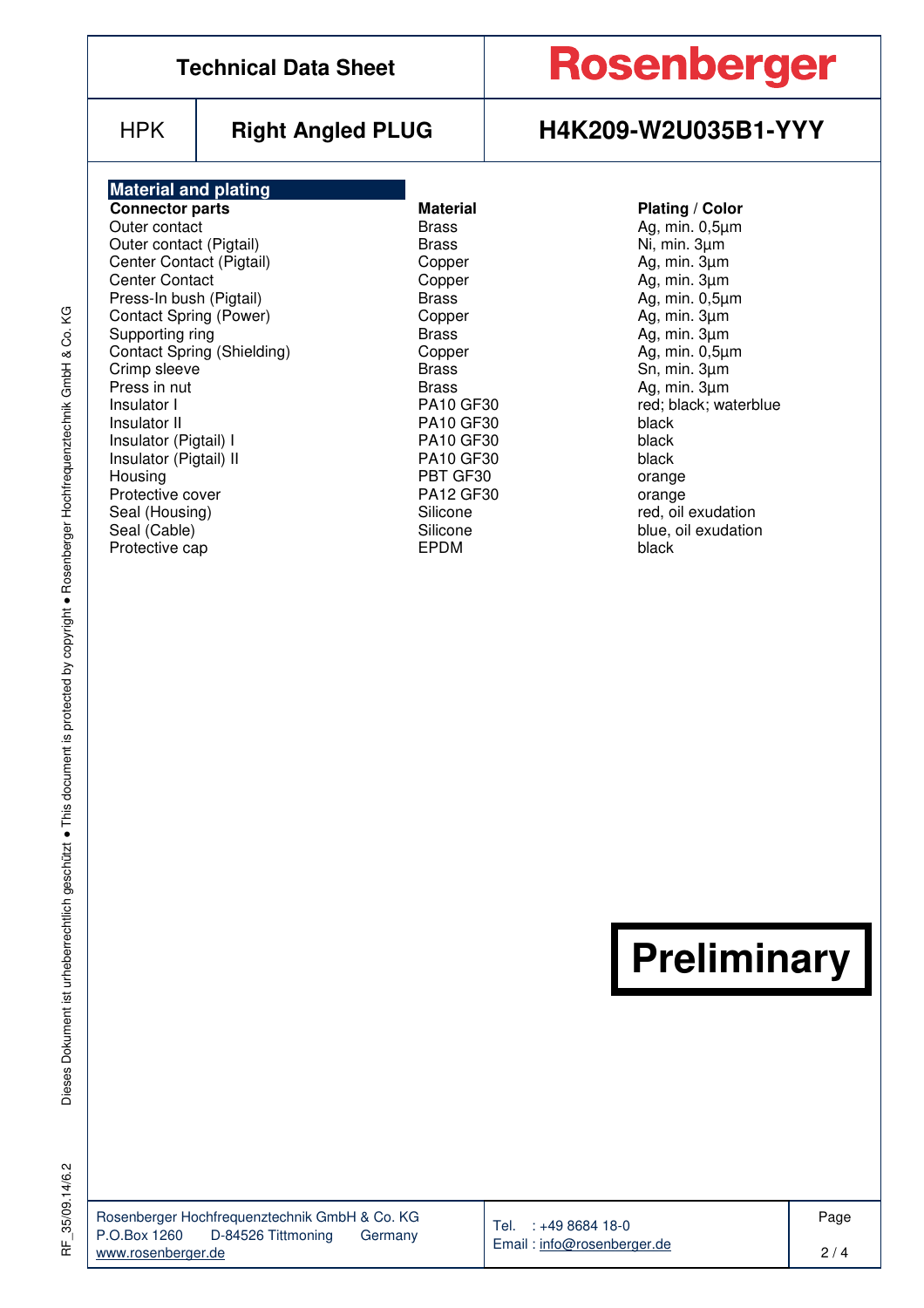

ζG

35/09.14/6.2 RF\_35/09.14/6.2 눈